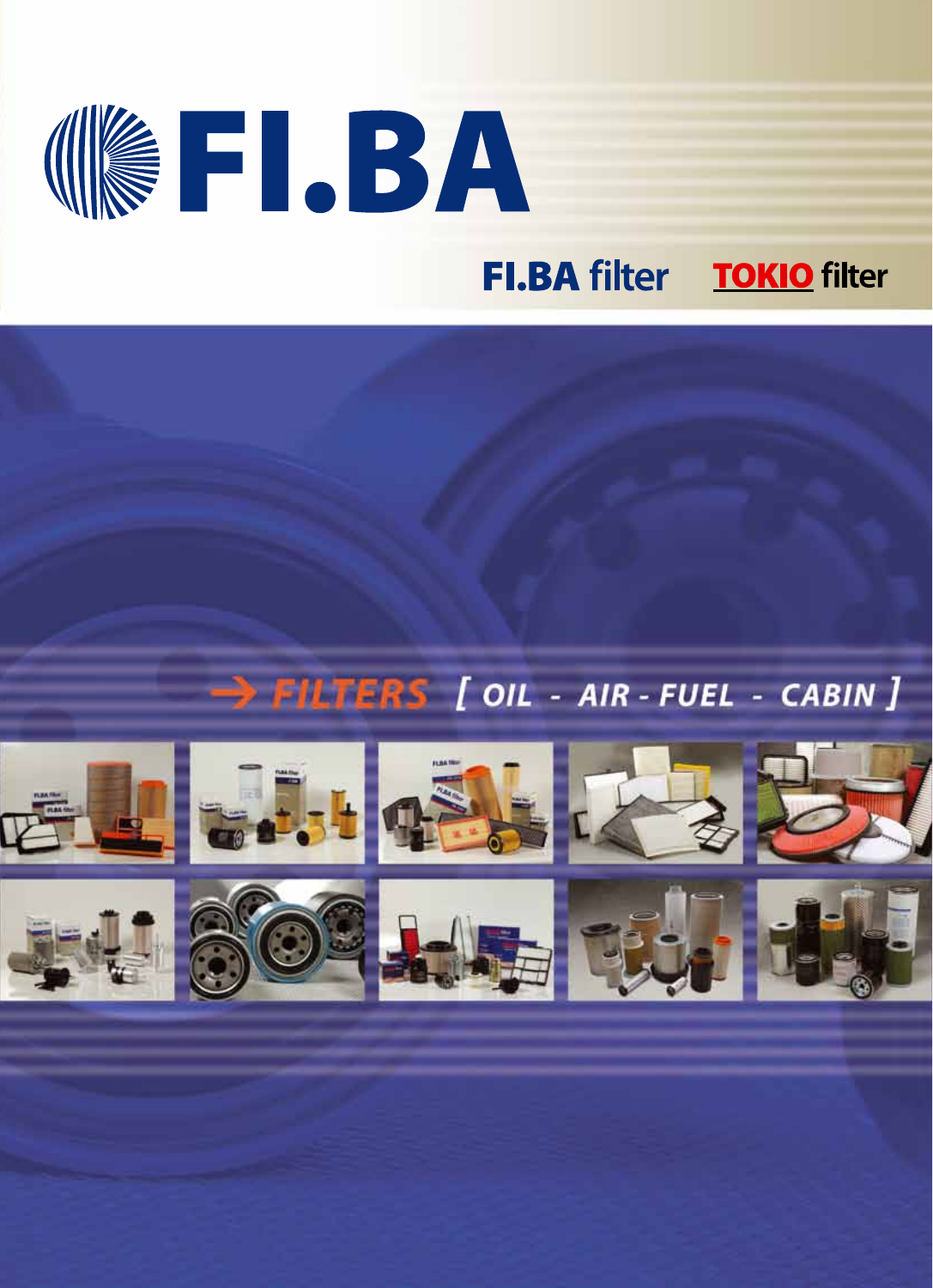



### **OIL FILTERS**

#### **Do you want your engine to live longer?**

Every moving part in the engine requires clean oil for proper lubrication and lasting life. The oil filter cleans the oil as it circulates through the lubrication system. The oil filter captures abrasive contaminants so that engines moving parts won't be damaged. Prefer FIBA oil filters in order to protect your engine from premature wear.

#### **AIR FILTERS**

**FI.BA filter** 

**FLBA** filter **FA 170** 

Your engine needs to breathe fresh air. The air filter removes carbon, soot, abrasives and other contaminants from the air before the air mixes with fuel in the engine induction system. FIBA air filters have the ability to trap microscopic dirt that can damage cylinder walls, pistons and piston rings.



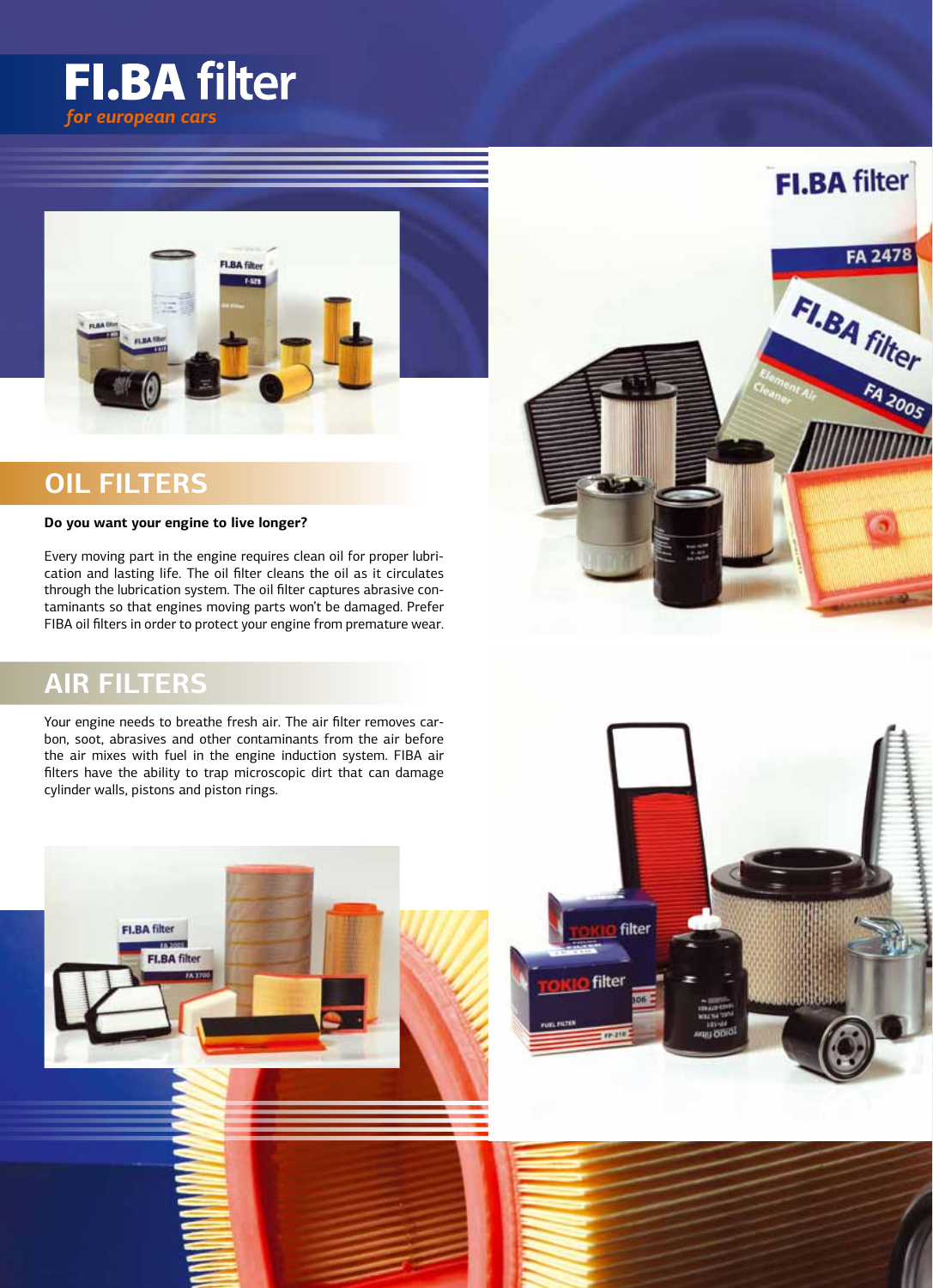





#### **FUEL FILTERS**

The major impurities that may be in the fuel are water, scale, dirt and rust. If you want these contaminants not to get into your engine and damage your fuel-injection system or carburetor, then you must prefer FIBA fuel filters. The essential component of our fuel filters is to keep your fuel system in very good condition, out of any trouble and help your engine's life to last for a long period of time.

### **CABIN AIR FILTERS**

The purpose of cabin air filters is to filtrate the internal air of your vehicle. FIBA cabin air filters keep smoke, dust, pollen, soot and other pollutants away from the air of your vehicle. So passengers breathe clear air as disagreeable and harmful smells, often experi-